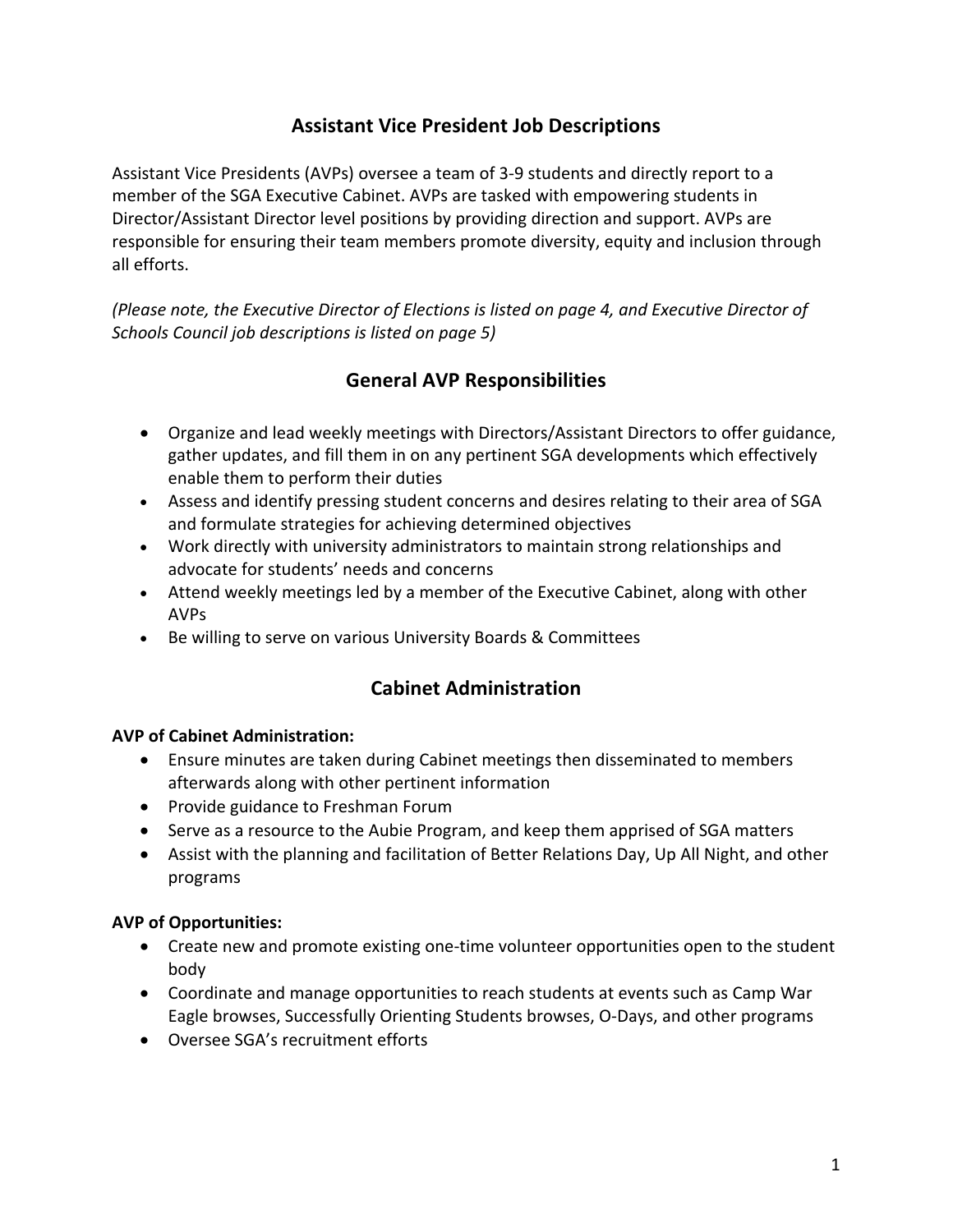# **Communications and Marketing**

#### **AVP of Media Operations:**

- Oversee the utilization of creative media to visually promote SGA's outreach efforts and initiatives
- Manage the scheduling of filming, photography, and editing of content used for SGA's social media and website
- Collaborate with the Executive Cabinet to enhance internal communication between all areas of SGA and assist with website maintenance
- Support Directors of photography and videography in maintaining the SGA's brand

#### **AVP of Communications and Marketing:**

- Oversee the creation and implementation of SGA's digital marketing schedule
- Further relationships with media groups on and off Auburn's campus
- Support Directors in creating innovative marketing methods to enhance external communication with students, student organizations, faculty, staff, and the community
- Oversee scheduling and implementation of SGA's weekly newsletter
- Assist in the management of SGA's Social Media accounts

## **Finance**

#### **AVP of Finance:**

- Assist in the oversight, utilization, and reconciliation of the SGA Budget
- Advocate on behalf of topics regarding the student experience relating to financial wellbeing including financial literacy and student budgeting
- Facilitate Treasurers' Cabinet by empowering the treasurers of Student Activity Portfolios (SAPs) and Student Senators serving on the Budget & Finance committee to effectively manage their allocation of Student Activity Fees

## **AVP of Auburn Rings:**

- Work directly with Balfour, Inc. and SGA to expand the Auburn Ring Tradition
- Oversee the marketing of the Auburn Ring and SGA's sales of the Auburn Ring to the student body and alumni
- Support students serving as Balfour Ring Ambassadors to help promote and sell the Auburn Ring
- Implement various programs related to the Auburn Ring including Ring Night and Ring Ceremony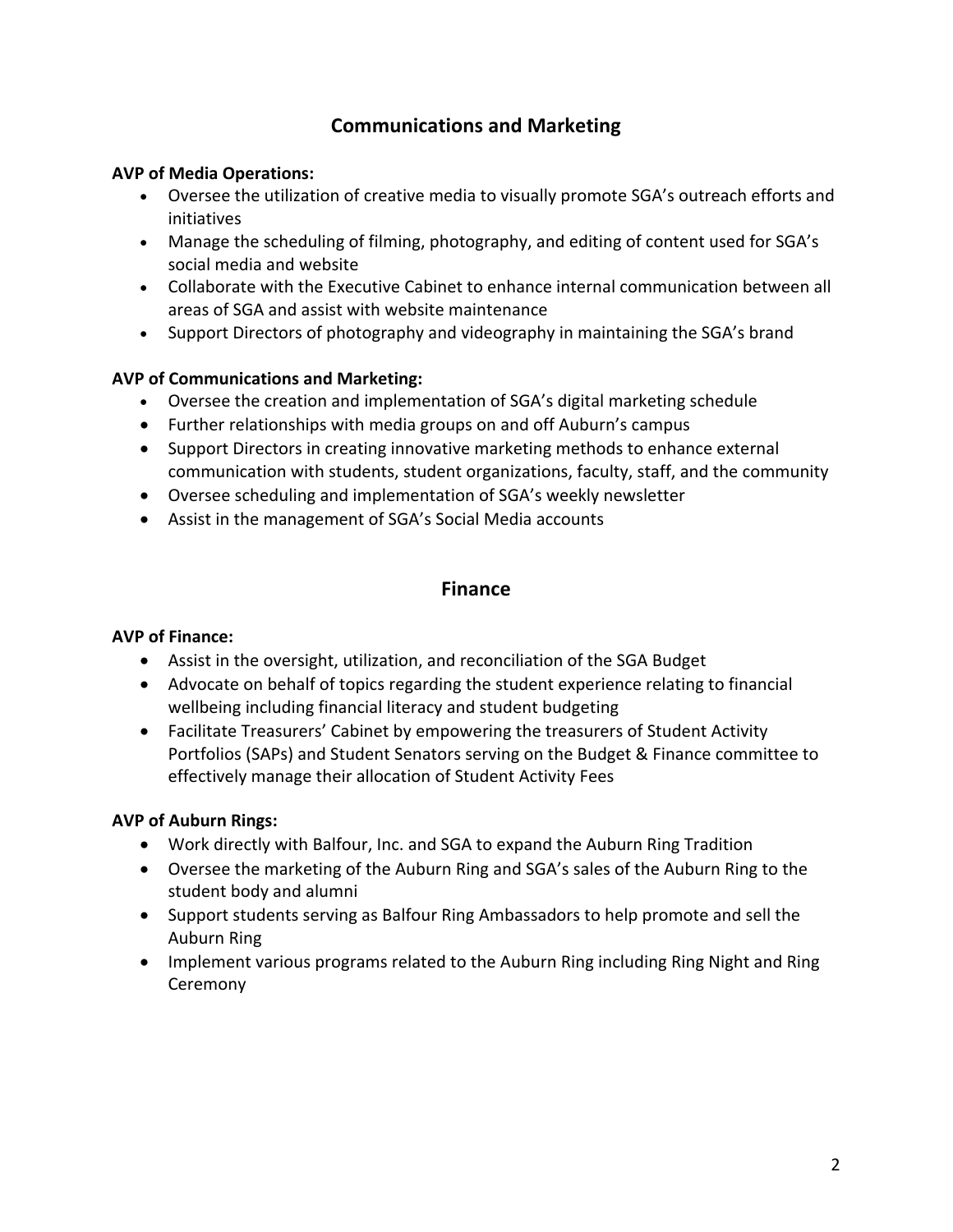# **Initiatives**

#### **AVP of Academic Affairs:**

- Advocate on behalf of topics regarding the student experience relating to Academic Affairs
- Oversee initiatives pertaining to Academic Advising, educational support services, course registration, the Ralph B. Draughon Library, Reading Days, the AU Syllabus Bank, etc.
- Support Directors/Assistant Directors in gathering feedback on the student experience relating to Academic Affairs, conduct peer benchmarking/research, and present relevant findings to administrators

#### **AVP of Athletics:**

- Advocate on behalf of topics regarding the student experience relating to Athletics
- Oversee initiatives pertaining to all of Auburn Athletics and the Organizational Seating Program
- Support Directors/Assistant Directors in gathering feedback on the student experience relating to Athletics, conduct peer benchmarking/research, and present relevant findings to administrators

## **AVP of Campus Life:**

- Advocate on behalf of topics regarding the student experience relating to campus life
- Oversee initiatives pertaining to Campus Dining, Health and Wellness, and University Housing, etc.
- Support Directors/Assistant Directors in gathering feedback on the student experience relating to campus life, conduct peer benchmarking/research, and present relevant findings to administrators

## **AVP of University Operations:**

- Advocate on behalf of topics regarding the student experience relating to university operations
- Oversee initiatives pertaining to Campus Safety, Facilities Projects, Information Technology, and Parking and Transportation, etc.
- Support Directors/Assistant Directors in gathering feedback on the student experience relating to university operations, conduct peer benchmarking/research, and present relevant findings to administrators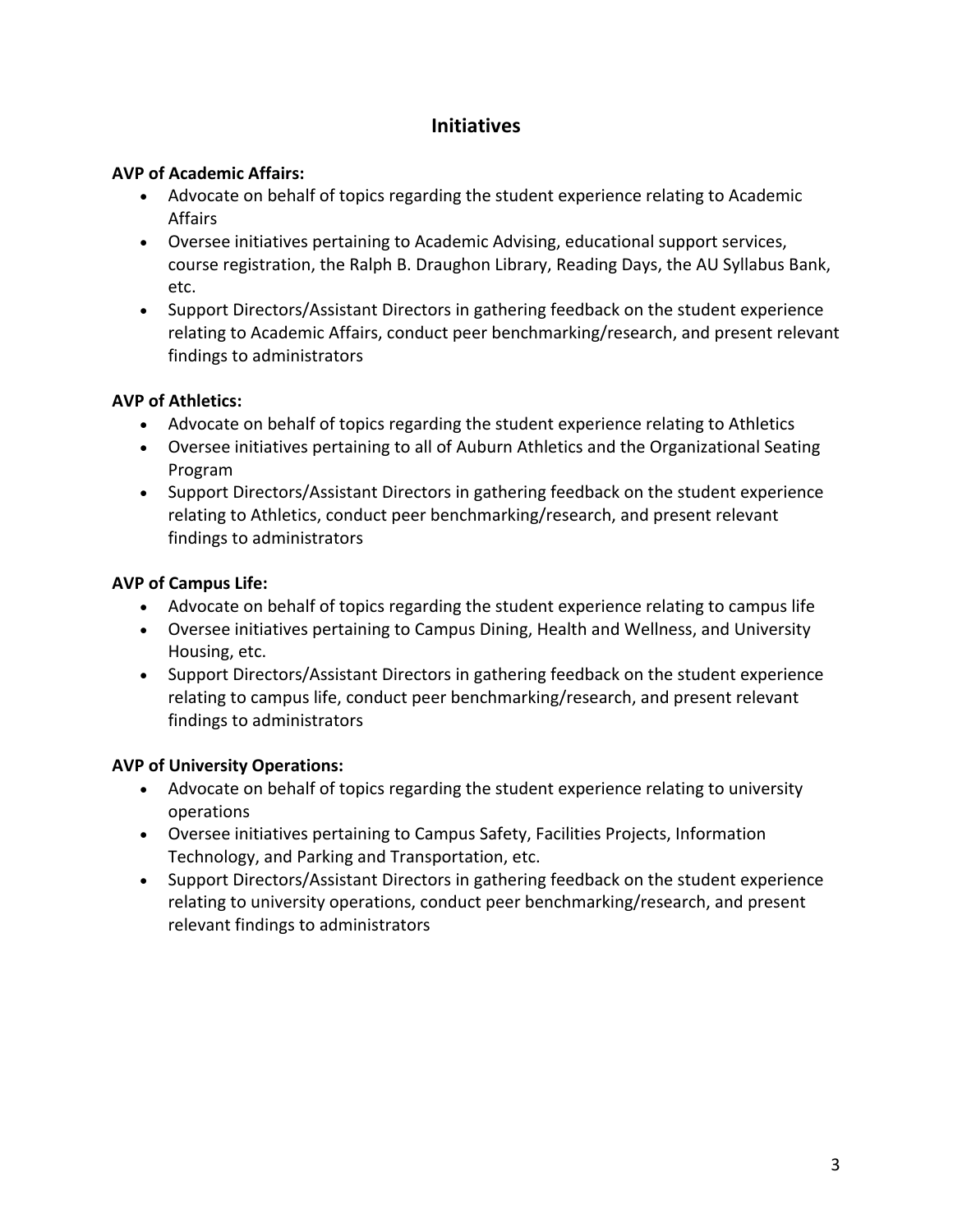# **Outreach**

#### **AVP of Diversity, Equity and Inclusion:**

- Ensure SGA is representing all students by implementing inclusion and diversity-based projects, including but not limited to: Breaking Barriers and listening tours
- Further SGA's relationships with identity-based student organizations and offices
- Help advocate for ongoing trainings and educational opportunities for members of SGA

#### **AVP of External Affairs:**

- Increase civic engagement by organizing voter registration drives and bringing speakers to campus through SGA's "Capitol on the Plains" series
- Further relations with the City of Auburn by empowering representatives to present at City Council meetings, and attend City committee meetings
- Support the leadership of SGA's Lobby Board in educating the student body about pertinent matters pertaining to the State government, and advocating on behalf of the student body for higher education funding

#### **AVP of Feedback and Assessment:**

- Oversee the utilization of Auburn Answers, SGA's digital feedback system
- Guide SGA's research efforts, peer-institution benchmarking, and survey design
- Act on reports from SGA's Executive Cabinet to ensure SGA's upcoming advocacy efforts are grounded in student feedback and research

## **AVP of Outreach Programs:**

- Oversee the implementation of Hey Day, Fall Feast, and Creed Day
- Facilitate Outreach events included but not limited to: Town halls and other outreach days

# **Executive Director of Elections**

- Coordinate the selection of the Elections Board and Elections Council and train them on election law
- Supervise the Director of Elections and Elections Council in organizing, publicizing, and administering all campus elections (Miss Homecoming, Miss Auburn, and SGA)
- Serve as a member of the Elections Board
- Design and present the schedule of elections to the Student Senate for approval
- Design and present the campaign packet to the Elections Board for approval
- Ensure that the SGA Code of Laws is understood and followed by all parties involved in elections